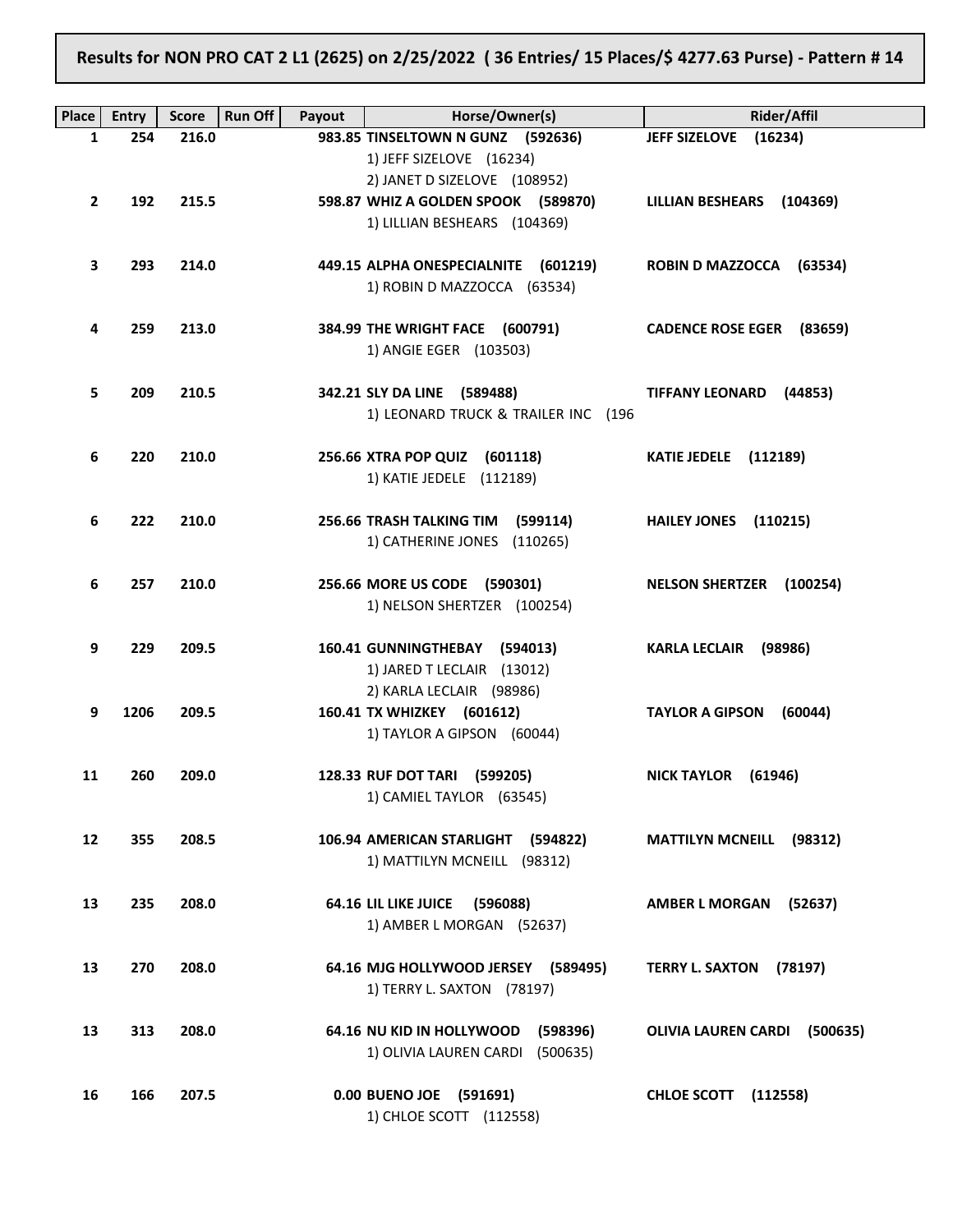| 16 | 369 | 207.5 | 0.00 MAGNUM A DARE<br>(600246)<br>1) KAELYN JENNY (78060)                              | <b>KAELYN JENNY</b><br>(78060)                       |
|----|-----|-------|----------------------------------------------------------------------------------------|------------------------------------------------------|
| 16 | 370 | 207.5 | 0.00 PRETTY CHICA CHEC (595277)<br>1) LUIZ CLAUDIO BARROS (40745)                      | <b>LUIZ CLAUDIO BARROS</b><br>(40745)<br><b>FRHA</b> |
| 19 | 217 | 206.5 | 0.00 ROADSIDE WHIZKEY (598304)<br>1) HAMP FLYNN (13695)                                | <b>HAMP FLYNN</b><br>(13695)                         |
| 19 | 221 | 206.5 | <b>0.00 CHICS TAKE A SHINE</b><br>(601659)<br>1) CATHERINE JONES<br>(110265)           | <b>HAYDEN JONES</b><br>(110216)                      |
| 21 | 253 | 205.5 | 0.00 RUF RIDE TO HEAVEN (611233)<br>1) JEFF SIZELOVE (16234)                           | JEFF SIZELOVE (16234)                                |
| 21 | 261 | 205.5 | 0.00 CEE BLAIRTOWN (599456)<br>1) GEORGE R BELL (3684)                                 | <b>CAROL BELL (59432)</b>                            |
| 23 | 298 | 205.0 | 2) CAROL BELL (59432)<br>0.00 STEP IT UP DOCTOR (600967)<br>1) SOFIA L TIECHE (500600) | <b>SOFIA L TIECHE</b><br>(500600)                    |
| 24 | 336 | 204.0 | 0.00 ALOTTA RUF PLAY (588653)<br>1) ALEX LOFTIN (109457)                               | <b>ALEX LOFTIN</b><br>(109457)                       |
| 25 | 137 | 201.5 | 0.00 MADE BY THE MOB (604258)<br>1) MATT MURPHY (60527)                                | <b>MATT MURPHY</b><br>(60527)                        |
| 26 | 388 | 201.0 | 0.00 KASHIN LIL JOE (590741)<br>1) SHELLY H WOLDENBERG (104845)                        | SHELLY H WOLDENBERG<br>(104845)                      |
| 27 | 153 | 200.5 | 0.00 SMILING AT YOU (594263)<br>1) AMBER C. MEEKER (106349)                            | <b>AMBER C. MEEKER</b><br>(106349)                   |
| 28 | 246 | 199.5 | 0.00 XTRA VOODOO CHARM (595464)<br>1) TRACY FLORY HUNTER (501758)                      | TRACY FLORY HUNTER (501758)                          |
| 29 | 248 | 198.5 | 0.00 DP SHININ NITE (590856)<br>1) CAYLEE B HOWERTON (102229)                          | <b>CAYLEE B HOWERTON</b><br>(102229)                 |
| 30 | 360 | 198.0 | 0.00 SHEZA VOODOO VIXEN (595091)<br>1) JENNIFER SEEBER (91839)                         | JENNIFER SEEBER (91839)                              |
| 31 | 139 | 196.5 | 0.00 RFR VOODOOS FUEGO<br>(600871)<br>1) MARYBETH RUCKMAN (34862)                      | <b>MARYBETH RUCKMAN</b><br>(34862)                   |
| 31 | 214 | 196.5 | 0.00 TR MR JOE (597745)<br>1) MARK HURD (82983)                                        | <b>MARK HURD</b><br>(82983)                          |
|    |     |       |                                                                                        |                                                      |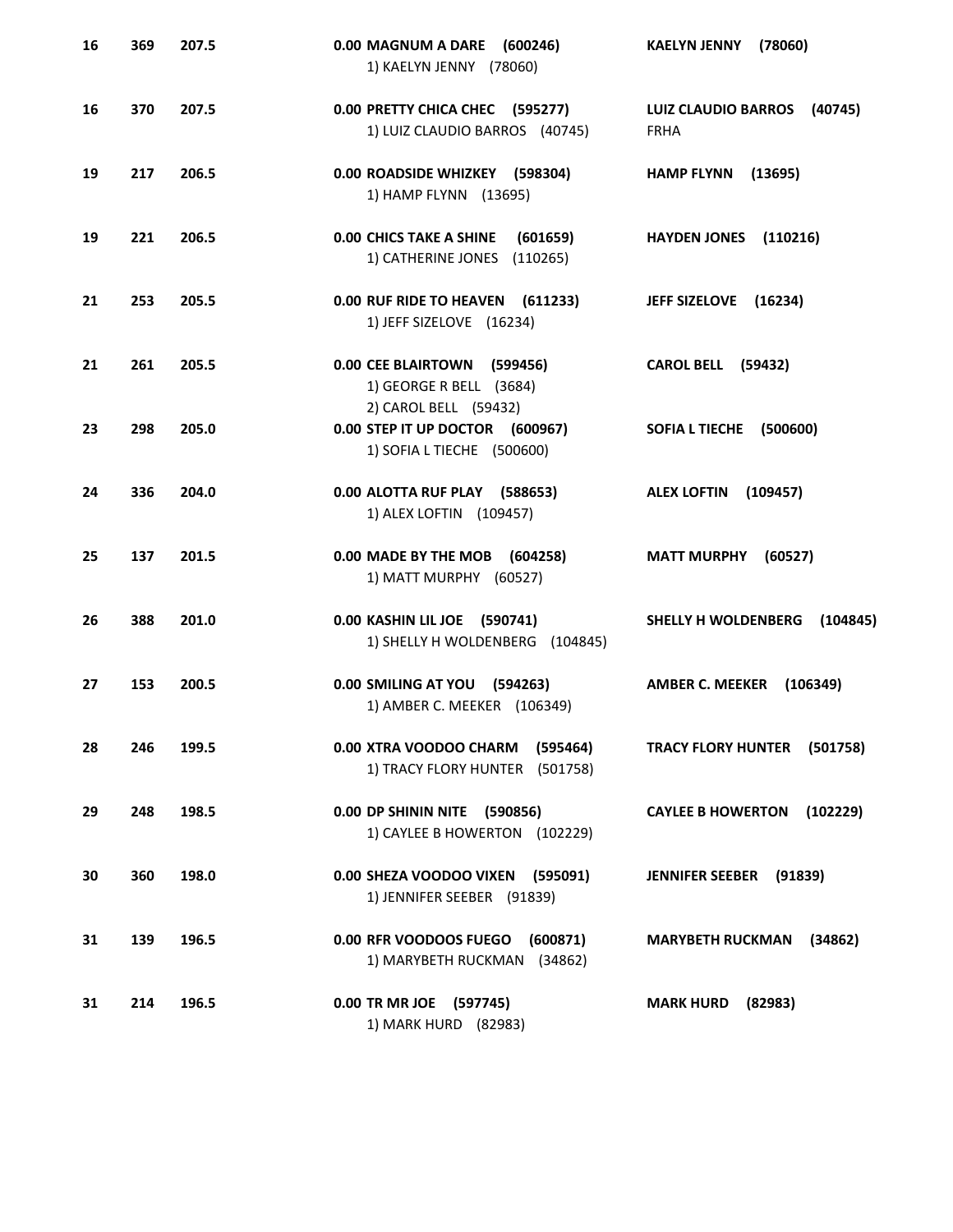| 33 | 302         | 195.5 | 0.00 CODES SHOW STOPPER<br>(600961)                                | SOFIA L TIECHE<br>(500600)       |
|----|-------------|-------|--------------------------------------------------------------------|----------------------------------|
|    |             |       | 1) SOFIA L TIECHE (500600)                                         |                                  |
| 34 | 296         | 193.0 | <b>0.00 RUFS GOT GUNS</b><br>(599213)                              | <b>EMILY SCHIAVI</b><br>(104364) |
|    |             |       | 1) EMILY SCHIAVI<br>(104364)                                       |                                  |
| 35 | 280         | 188.0 | <b>0.00 CAPITAN INFERNO</b><br>(655345)                            | <b>MASON DORSEY</b><br>(107332)  |
|    |             |       | 1) MASON DORSEY<br>(107332)                                        |                                  |
|    |             |       |                                                                    |                                  |
| 36 | 245 Scratch |       | <b>0.00 MAGNIFICENT SIX</b><br>(603425)<br>1) JEANNE RITT (103761) | <b>JEANNE RITT</b><br>(103761)   |
|    |             |       |                                                                    |                                  |

Show Secretary: